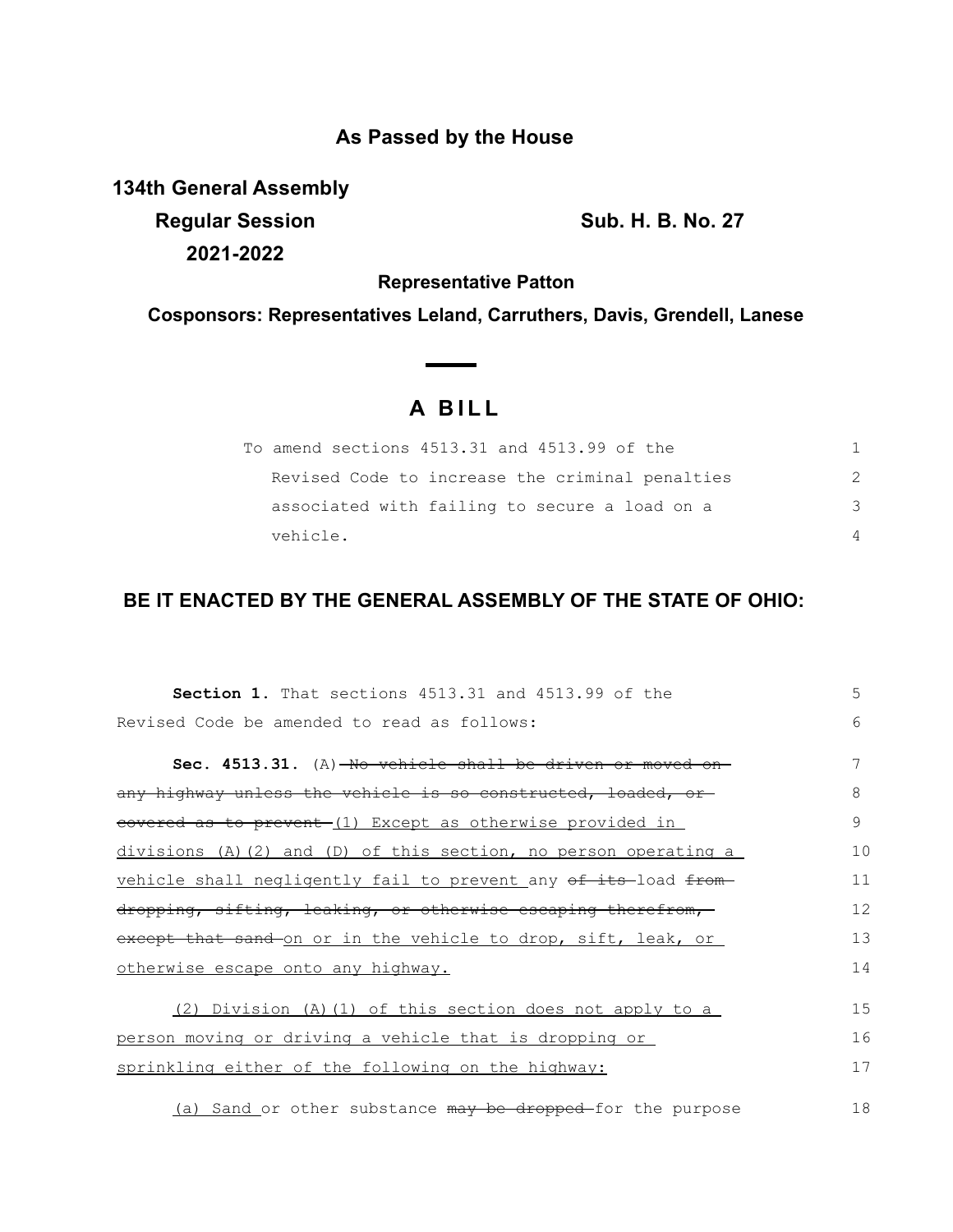of securing traction, or water;

| (b) Water or other substance may be sprinkled on a roadway | 20 |
|------------------------------------------------------------|----|
| in for the purpose of cleaning or maintaining the          |    |
| <del>roadway</del> hiqhway.                                | 22 |

(B) (1) Except for a farm vehicle used to transportagricultural produce or agricultural production materials or a rubbish vehicle in the process of acquiring its loadas otherwise provided in division (B)(3) of this section, no person shall negligently fail to cover a vehicle loaded with any material described in division (B)(2) of this section so as to prevent the load or any part of the load from spilling onto a highway when the vehicle is driven or moved by the person on the highway.

(2) Division (B)(1) of this section applies when the vehicle is loaded with garbage, swill, cans, bottles, waste paper, ashes, refuse, trash, rubbish, waste, wire, paper, cartons, boxes, glass, solid waste, or any other material of an unsanitary nature that is susceptible to blowing or bouncing from a moving vehicle shall be driven or moved on any highway unless the load is covered with a sufficient cover to preventthe load or any part of the load from spilling onto the highway. (3) Division (B)(1) of this section does not apply to a person moving or driving any of the following vehicles on any 32 33 34 35 36 37 38 39 41 42

highway:

(a) A farm vehicle used to transport agricultural produce or agricultural production materials; 43 44

(b) A rubbish vehicle in the process of acquiring its load. 45 46

 $(C)$  -Whoever (1) Except as provided in divisions  $(C)$  (2) and 47

19

40